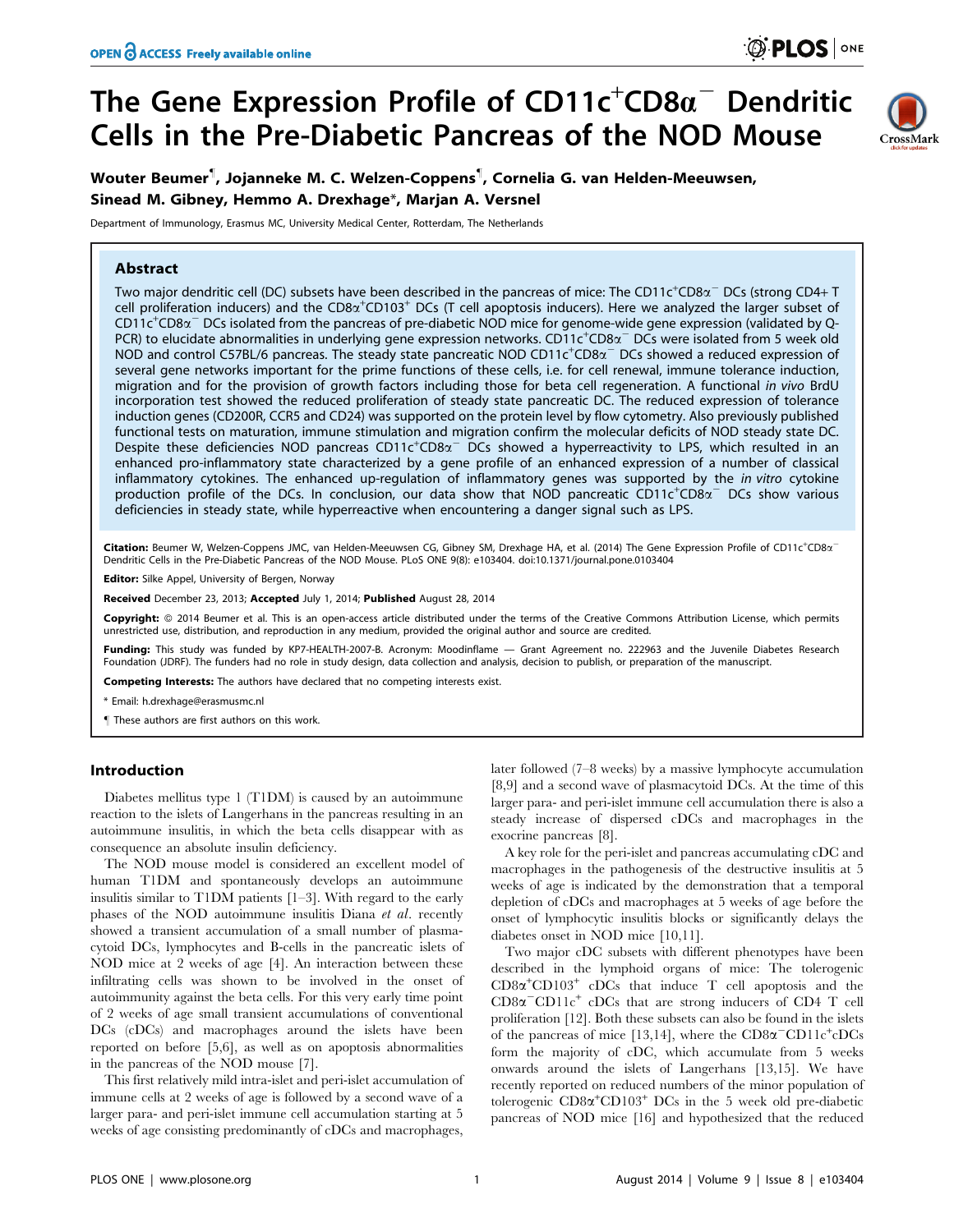number of these tolerogenic DC contributes to the development of progressive destructive autoimmune insulitis.

In this report we focus on the larger subset of immunogenic  $CD11c^{+}CD8\alpha^{-}$  cDCs (from here referred to as  $CD8\alpha^{-}$  DCs) in the pancreas of NOD mice of 5 weeks of age [13,16]. We firstly analyzed this population versus a control pancreas  $CD8\alpha$ <sup>-</sup> DC population of the C57BL/6 mouse in a genome-wide gene expression analysis to elucidate abnormalities in gene expression networks. Abnormally expressed key genes in the networks were validated by Q-PCR and in functional assays such as cell proliferation assays and flow cytometric analysis (tolerance inducing genes).

To assess the responsiveness of the  $CD8\alpha$ <sup>-</sup> DCs to a danger signal, we stimulated NOD (and control C57BL/6)  $CD8\alpha$ <sup>-</sup> DCs isolated from the pancreas in vitro with LPS and measured the production of inflammatory cytokines; and in addition used whole genome analysis to measure changes in the networks of gene expression.

## Materials and Methods

#### **Mice**

C57BL/6J and NOD/ShiLtJ female mice were purchased at Charles River Laboratories (Maastricht, The Netherlands). Mice were housed in groups (littermates) under specific pathogen-free conditions with a standard dark-light cycle and fed ad libitum. The diabetes incidence in female NOD mice is about 80%. All mice were euthanized by  $CO<sub>2</sub>$  inhalation before collection of the tissues. All experimental procedures were approved by the Erasmus University Animal Welfare Committee in accordance with the Experiments on Animals Act ('Wet op de dierproeven').

#### Preparation of cell suspensions

Pancreases of 5 week old mice were isolated after a cardiac perfusion, cut into small pieces and digested with Collagenase Type 1 (1 mg/ml), hyaluronidase (2 mg/ml) (both Sigma Aldrich, St. Louis, MO, USA) and DNAse I (0.3 mg/ml) (Roche Diagnostics, Almere, The Netherlands) for 40 minutes at  $37^{\circ}$ C. Subsequently, cells were flushed through a  $70 \mu m$  filter and washed with DMEM +10% FCS. All cells were resuspended in PBS containing 0.1% BSA and were ready for flow cytometric staining.

Single-cell suspensions from pancreas were labeled with CD45 beads (Miltenyi, Leiden, The Netherlands) and CD45<sup>+</sup> cells were pre-sorted with the AutoMACS pro (Miltenyi) to remove most of the non-immune cells. The pancreatic  $CD45<sup>+</sup>$  cells were further processed for FACS analysis or DC isolation.

#### Flow cytometry analysis

Subsequently, the CD45<sup>+</sup> cells were labeled with mAbs on ice. Monoclonal antibodies for detection of pancreatic DCs were CD11c, CD24, CD8a, CD86 and CCR5 (all eBioscience, San Diego, CA, USA), CD11b-APC-Cy7 (Becton Dickinson, Breda, The Netherlands), CD200R3 (Hycult Biotech, Uden, The Netherlands). Afterwards cells were washed and fixed in PBS containing 0.1% BSA and 0.5% paraformaldehyde. Cell populations and marker expression were detected using a BD FACSCanto HTSII (Becton Dickinson) flow cytometer and analyzed with Flowjo software (Tree Star, Ashland, OR, USA).

#### DC isolation and *in vitro* stimulation

The pre-sorted pancreatic CD45<sup>+</sup> cells were labeled with CD11c and CD8 $\alpha$  in PBS containing 0.1% BSA. Subsequently,  $CD8\alpha$ <sup>-</sup> DCs were sorted on a FACSAria II (Becton Dickinson). Figure S1 in File S1 shows the gating strategy. Re-evaluation of the sorted  $CD8\alpha$ <sup>-</sup> DCs indicated  $>98\%$  purity of the sorted cells. Half of the total number of sorted  $CD8\alpha$ <sup>-</sup> DCs cells were washed and directly lysed in PicoPure extraction buffer (Arcturus, Applied Biosystems, Bleiswijk, The Netherlands) and stored at  $-80^{\circ}$ C until RNA isolation procedure. The other half of  $CD8\alpha$ <sup>-</sup> DCs were cultured for 18 hours in RPMI-1640 medium supplemented with  $10\%$  FCS, 50  $\mu$ M beta-mercaptoethanol and with or without 1 mg/ml LPS from E. coli 0111:B4 (Sigma, Saint Louis, MO, USA). Finally cells were harvested with 2 mM EDTA and lysed in extraction buffer for RNA isolation. Supernatants were collected and stored at  $-80^{\circ}$ C.

#### RNA isolation, amplification and gene expression analysis

RNA was isolated with the PicoPure kit (Arcturus, Applied Biosystems) according to the manufacturer's protocol including a DNase I treatment (Qiagen, Venlo, The Netherlands) to remove genomic DNA contamination. RNA quality was assessed on the bioanalyzer (Agilent Technologies, Amstelveen, The Netherlands) and samples with a  $\text{RIN} > 8$  were accepted. The RNA was reverse transcribed, amplified, biotinylated and fragmented with the Ovation Pico WTA v2 and Encore Biotin Module (NuGEN Technologies, Leek, The Netherlands) and subsequently hybridized on Mouse Genome 430 2.0 Arrays (Affymetrix, High Wycombe, UK) according to the manufacturers protocols. The raw data containing.CEL files, including metadata and matrix with normalized gene expression were uploaded to GEO and will be accessible from publication date under accession number: GSE45028 at http://www.ncbi.nlm.nih.gov/geo/query/acc.  $cc\bar{c} = GSE45028.$ 

## Microarray analysis and qPCR validation

Microarray analysis. Quality analysis of the CEL data was assessed by running a standardized workflow developed at the BiGCaT department of Maastricht University - The Netherlands (http://www.arrayanalysis.org/). The expression data containing.CEL files were imported and processed further with BRB-ArrayTools (R. Simon, http://linus.nci.nih.gov/BRB-ArrayTools. html). Gene expression data was normalized using RMA (Robust Multichip Average) [17].

A list of differentially expressed genes (DEGs) among the two classes was identified by using a multivariate permutation test using the class comparison tool in BRB-arraytools. The multivariate permutation test was used to provide 90% confidence that the false discovery rate (FDR) was less than 10% [18,19]. The FDR is the proportion of the list of genes claimed to be differentially expressed that are false positives. Partek Genomics Suite (Partek Inc., Saint Louis, MO, USA) was used for the principle component analysis (PCA) and for the hierarchically clustered representation of the DEGs. Ingenuity pathway analysis (Ingenuity Systems, www.ingenuity.com) was used for annotation, mapping of the DEGs to known biological networks and to visualize interactions between genes.

Quantitative PCR validation. RNA and cDNA for the Q-PCR validation was prepared according to the same procedure as described above. Q-PCR was performed with a commercially available mix (TaqMan Universal PCR Master Mix) according to the manufacturer's protocol on a 7900HT Fast Real-Time PCR System (Applied Biosystems). All TaqMan probes and consensus primers were preformulated and designed by the manufacturer (TaqMan Gene Expression Assays; Applied Biosystems). The quantitative value obtained from Q-PCR is a cycle threshold (Ct). Normalized expression values for each gene were calculated by the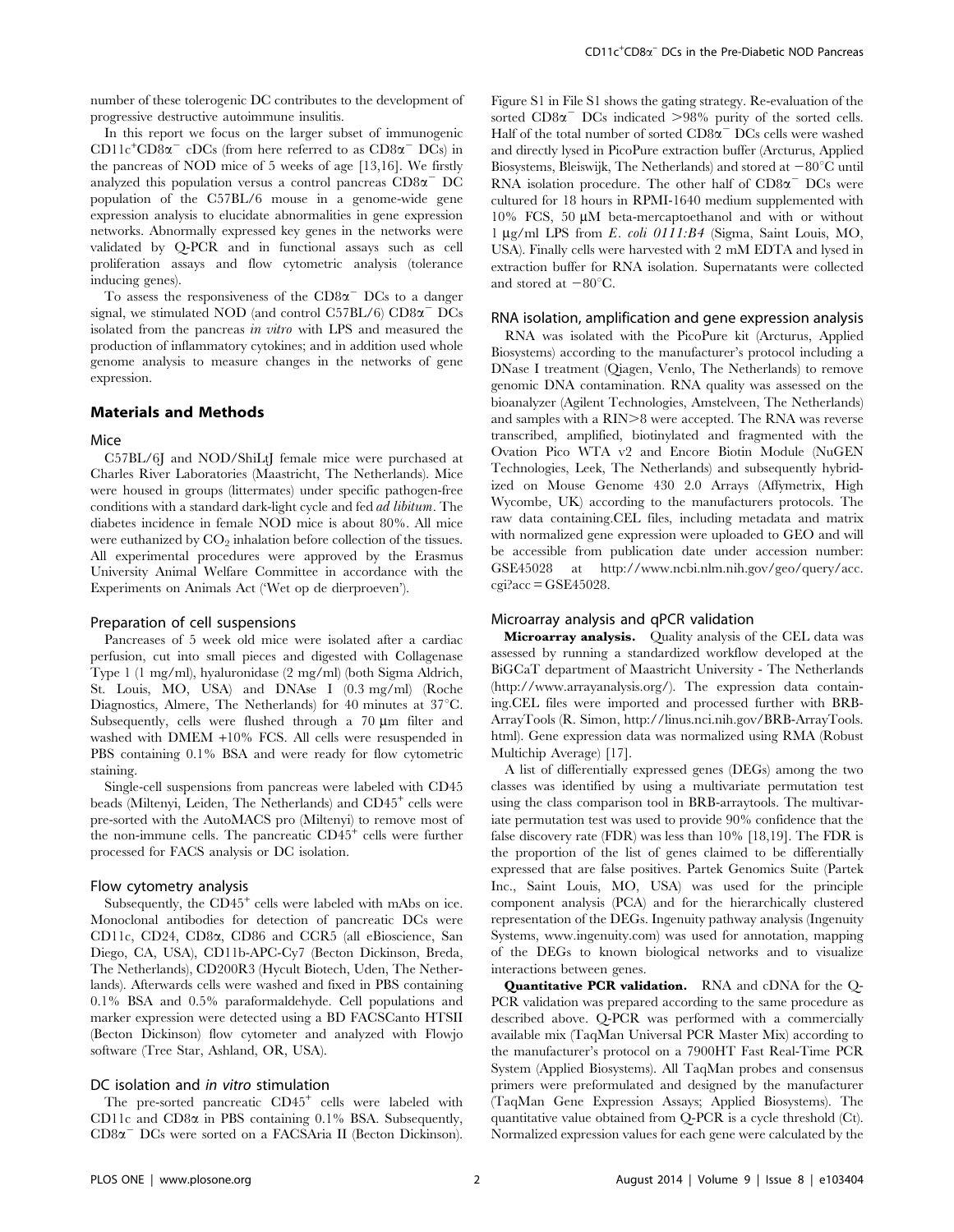

Figure 1. Graphical representation of the samples. Dendrogram of the samples after hierarchical clustering (Euclidean distance with average linkage) of the genome-wide gene expression profiles of the pancreatic CD8 $\alpha$ <sup>-</sup> DCs under steady-state conditions and after in vitro LPS stimulation (A). PCA analysis was used to compare all groups. Separation of the groups by principle components 1–3 that show 65.3% of the variance (B). Heatmap with hierarchical clustering (Euclidean distance with average linkage) of the DEG genes among the NOD (Cyan) and C57BL/6 (Orange) pancreatic CD8 $\alpha$ <sup>-</sup> DCs (C). Normalized 2 log-transformed probeset expression values are visualized as a gradient from low (blue) to high (red) expression.

doi:10.1371/journal.pone.0103404.g001

following formula:  $2^{-(Ct[gene]-Ct[Rpl19])}$ , with  $Rbl19$  as housekeeping gene for normalization.

#### BrdU incorporation and detection

Mice were injected intraperitoneal at an age of 5 weeks with 1 mg BrdU from the FITC BrdU flow kit (Becton Dickinson); Brdu (0.8 mg/ml) was added to the drinking water for the next 96 h hours. Mice were sacrificed after 24, 48 and 96 h and tissue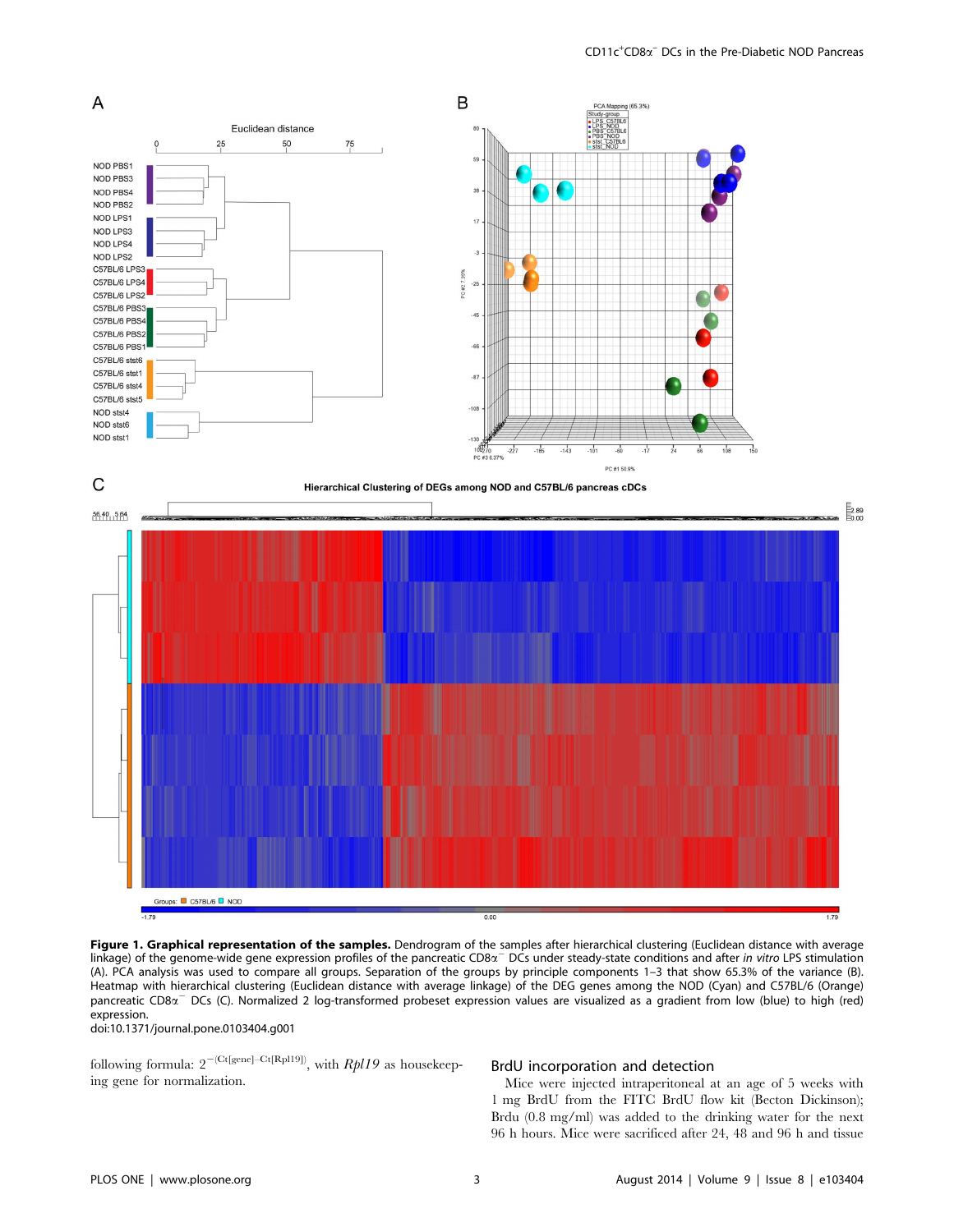**Table 1.** Differentially expressed genes among the pancreatic C57BL/6 and NOD CD8 $\alpha$ <sup>-</sup> DCs.

| Gene symbol                                              | Fold change                                  | P-value                                                        | <b>Description</b>                                             |  |  |
|----------------------------------------------------------|----------------------------------------------|----------------------------------------------------------------|----------------------------------------------------------------|--|--|
| Cell proliferation and apoptosis network                 |                                              |                                                                |                                                                |  |  |
| Cdk1                                                     | $-1.7$                                       | $2.3e-4$                                                       | cyclin-dependent kinase 1                                      |  |  |
| Cdk4                                                     |                                              |                                                                | cyclin-dependent kinase 4                                      |  |  |
| Mki67                                                    | $-2.4$                                       | $1.0e-8$                                                       | antigen identified by monoclonal antibody Ki-67                |  |  |
| Bcl <sub>2</sub>                                         | $-6.5$                                       | $< 1.0e-7$                                                     | B cell leukemia/lymphoma 2                                     |  |  |
| Bcl2a1a                                                  | $-1.6$                                       | $3.1e-4$                                                       | B cell leukemia/lymphoma 2 related protein A1a                 |  |  |
| Cell maturation, inflammation and cell migration network |                                              |                                                                |                                                                |  |  |
| Cd24                                                     | $-1.4; -1.4; -1.5$                           | 8.4e-4; 4.4e-4; 4.7e-4                                         | CD24a antigen                                                  |  |  |
| <b>II10</b>                                              | $-3.1$                                       | $2.5e-5$                                                       | interleukin 10                                                 |  |  |
| II12b                                                    | $-2.8$                                       | $1.6e-6$                                                       | interleukin 12B                                                |  |  |
| lfng                                                     | $-2.5$                                       | 5.5e-5                                                         | interferon gamma                                               |  |  |
| Mx1                                                      | $-1.9$                                       | 8.6e-6<br>myxovirus (influenza virus) resistance 1             |                                                                |  |  |
| IL <sub>15</sub>                                         | $-1.9$                                       | $3.6e-4$                                                       | interleukin 15                                                 |  |  |
| II36g                                                    | 1.9                                          | $7.0e-5$                                                       | interleukin 1 family, member 9                                 |  |  |
| Ifi202b                                                  | 35.0;14.1                                    | $<$ 1.0e-7; $<$ 1.0e-7                                         | interferon activated gene 202B                                 |  |  |
| <b>Ifi204</b>                                            | $-26.0; -13.4; -12.9;$<br>$-2.9; -2.7; -2.0$ | $<$ 1.0e-7; $<$ 1.0e-7;<br><1.0e-7; <1.0e-7;<br>5.5e-6; 4.0e-7 | interferon activated gene 204                                  |  |  |
| Ccl2                                                     | $-2.1$                                       | $2.3e-4$                                                       | chemokine (C-C motif) ligand 2                                 |  |  |
| Ccr5                                                     | $-4.9; -3.0; -1.9$                           | 2.0e-7; 2.3e-5; 9e-7                                           | chemokine (C-C motif) receptor 5                               |  |  |
| Thbs1                                                    | $-4.0; -2.9; -2.0$                           | 1.9e-4; 9.5e-5; 9.5e-5                                         | thrombospondin 1                                               |  |  |
| <b>H60a</b>                                              | 59.0; 5.6;                                   | $<$ 1.0e-7; 1.0e-7                                             | histocompatibility 60a                                         |  |  |
| <b>CD200R3</b>                                           | $-34.2$                                      | $< 1.0e-7$                                                     | CD200 receptor 3                                               |  |  |
| Chi3l3 (or Ym1)                                          | $-1.9$                                       | 6.9e-4                                                         | chitinase 3-like 3                                             |  |  |
| <b>CD40</b>                                              | $-1.6; -1.5$                                 | 1.5e-4;1.3e-4                                                  | CD40 antigen                                                   |  |  |
| Mif                                                      | 1.3                                          | $2.7e-2$                                                       | macrophage migration inhibitory factor                         |  |  |
| Growth and support networks                              |                                              |                                                                |                                                                |  |  |
| Reg2                                                     | $-34.9$                                      | $< 1.0e-7$                                                     | Regenerating islet-derived 1 beta                              |  |  |
| Reg3a                                                    | $-16.3; -4.2$                                | $<$ 1.0e-7; 4.0e-7                                             | Regenerating islet-derived 3 alpha                             |  |  |
| Reg3g                                                    | $-3.9$                                       | $1.0e-6$                                                       | Regenerating islet-derived 3 gamma                             |  |  |
| Reg3d                                                    | $-2.4$                                       | $1.8e-5$                                                       | Regenerating islet-derived 3 delta                             |  |  |
| Reg1                                                     | $-2.4$                                       | 7.6e-4                                                         | Regenerating islet-derived 1 alpha                             |  |  |
| Fgf2                                                     | $-2.6$                                       | $7.0e-7$                                                       | <b>Fibroblast growth factor 2</b>                              |  |  |
| <b>Others</b>                                            |                                              |                                                                |                                                                |  |  |
| Nrcam                                                    | 41.2; 8.6, 5.1                               | $<$ 1.0e-7; $<$ 1.0e-7; $<$ 1.0e-7                             | Neuronal cell adhesion molecule                                |  |  |
| Cd209b                                                   | 2.3; 2.0                                     | 1.9e-6; 6.3e-5                                                 | CD209b antigen ()                                              |  |  |
| Ank2                                                     | 3.9; 3.7; 3.7; 2.8; 2.5                      | $<$ 1.0e-7; $<$ 1.0e-7; 2.0e-7; 4.0e-7                         | ankyrin 2                                                      |  |  |
| Cacna1a                                                  | 8.8; 6.2; 4.1; 2.8                           | $<$ 1.0e-7; $<$ 1.0e-7; 1.0e-7; 1.6e-4                         | calcium channel, voltage-dependent, P/Q type, alpha 1A subunit |  |  |

Differentially expressed genes (DEGs) among the pancreatic C57BL/6 and NOD CD8 $\alpha$ <sup>-</sup> DCs were identified by using a multivariate permutation test. Negative fold change means down in NOD compared to C57BL/6 mice. The table shows a list of highly significant DEGs summarized per functional category. Annotation and functional category were provided by Ingenuity Pathway Analysis. Genes in bold were significant in the q-PCR validation. doi:10.1371/journal.pone.0103404.t001

was prepared described in the preparation of cell suspensions. The pre-sorted pancreatic CD45<sup>+</sup> cells were stained with cell surface markers and subsequently fixed and permeabilized using Cytofix/ Cytoperm and Perm/Wash buffer from the BrdU flow kit according to the manufacturer's protocol. BrdU was detected by a monoclonal antibody BrdU-FITC (Becton Dickinson) BrdU expression in the pancreatic DC was detected using a BD FACSCanto HTSII (Becton Dickinson) flow cytometer and analyzed with Flowjo software (Tree Star).

#### Cytokine measurements

Concentrations of IL-6, IL-10, IL-12p70 and TNF- $\alpha$  were measured in the supernatants from  $CD8\alpha$ <sup>-</sup> DC cultures with the FlowCytomix cytometric bead array according to the manufacturer's protocol (eBioscience). Briefly, a mixture of beads coated with antibodies against IL-6, IL-10, IL-12p70 and TNF-a were incubated with the supernatant or standard mixture. The antigens present in the sample bind to the antibodies linked to the different fluorescent beads. A biotin-conjugated second antibody mixture was added and finally streptavidin-PE, to emit a fluorescent signal.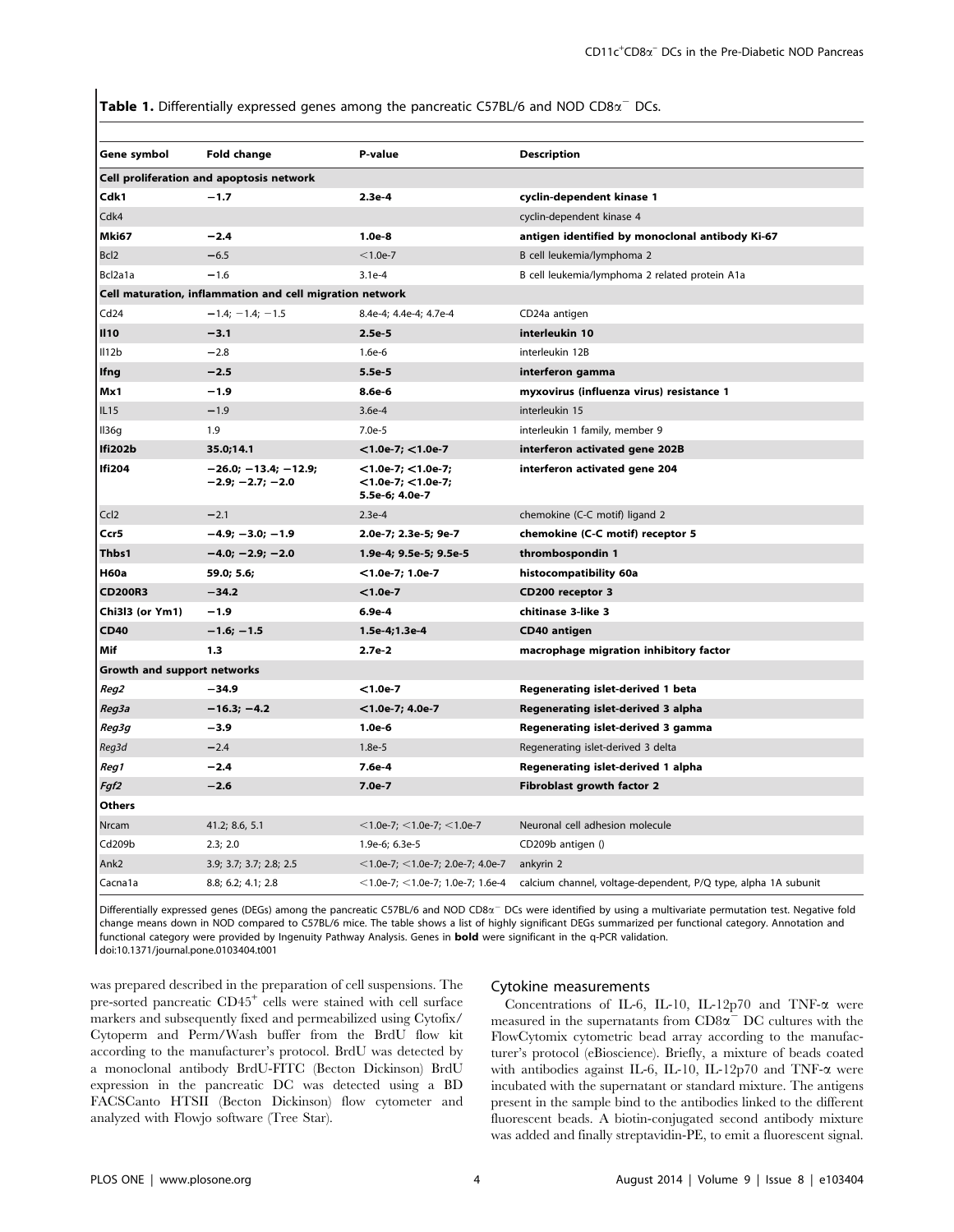

Figure 2. BrdU detection in mouse pancreas. Upper panel: gating strategy for DCs in the pancreas; bottom panel: FACS plots (top panel) containing the percentage of pancreatic DCs in the S-phase after 24, 48, 96 h in the 5 week old C57BL/6 and NOD mice. Histograms (bottom panel) showing the BrdU expression after 24, 48, 96 h in the C57BL/6 and NOD mice (A). Mean and SD of the percentages of BrdU<sup>+</sup> DCs and mean and SD of the BrdU MFI in pancreatic DCs from both the NOD and C57BL/6 mice (B). N = 8, two-way ANOVA was used to compare % of BrdU+ cells over time and students t-test was used to compare BrdU MFI for each timepoint: \*\*P<0.01, \*\*\*P<0.001, \*\*\*\*P<0.0001. doi:10.1371/journal.pone.0103404.g002

Fluorescent signals from the beads were measured on a BD FACSCanto II HTS (Becton Dickinson) and analyzed with FlowCytomix Pro Software (eBioscience).

## Statistical analysis and figures

For direct comparisons between the strains, the Mann–Whitney U test was used for unpaired analysis or as noted otherwise in the figure legend. All analyses were carried out using IBM SPSS statistics 20 software (SPSS, Chicago, IL, USA) and considered statistically significant if  $P<0.05$ . Graphs were designed with Graphpad Prism 5.0 (Graphpad Software, La Jolla, CA, USA).

## Results

## Reduced expression of proliferation, maturation, migration, inflammation and growth factor gene networks in NOD steady state pancreatic  $CD8\alpha$ <sup>-</sup> DCs

To characterize the  $CD8\alpha$ <sup>-</sup> DC subset in the NOD, a microarray analysis was conducted on  $CD8\alpha$ <sup>-</sup> DCs isolated from 5 weeks old NOD and C57BL/6 pancreases. In total, 2122 differentially expressed genes (DEGs) among the pancreatic NOD and  $C57BL/6$   $CD8\alpha$ <sup>-</sup>  $DCs$  were identified, using a multivariate permutation test.

Hierarchical clustering of the samples and PCA analysis indicated a clear distinction in global gene expression profiles between the NOD and  $C57BL/6 CD8\alpha$ <sup>-</sup> DCs (Figure 1a, b). The majority of DEGs (1380; 65%) were down-regulated in the NOD pancreas  $CD8\alpha$ <sup>-</sup> DCs. Figure 1c shows a hierarchically clustered heat map of all significant DEGs. We conducted Ingenuity Pathway analysis of the DEGs and mainly found a reduced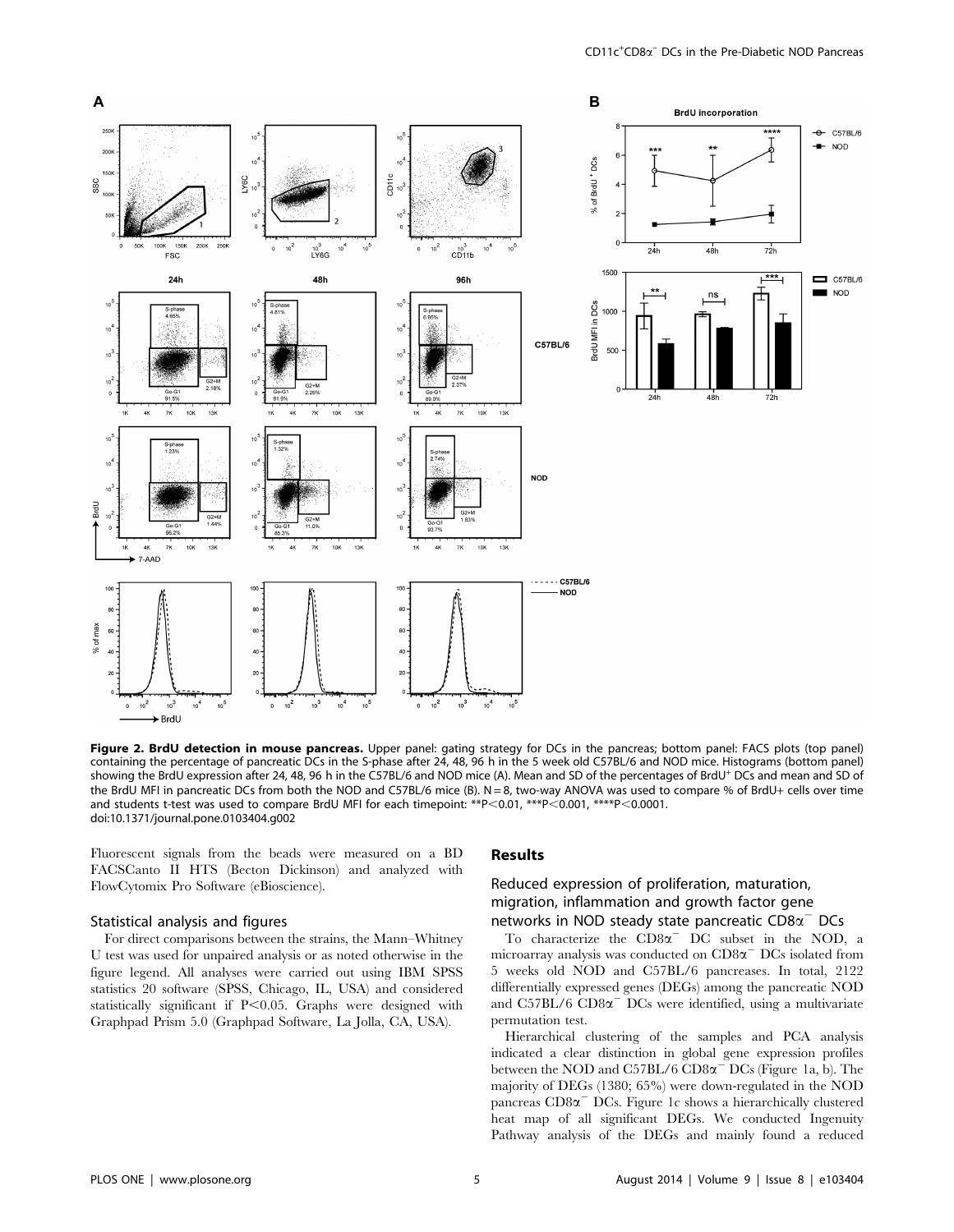

Figure 3. Flow cytometric analysis of CD8 $a^-$  DCs. Flow cytometric analysis of CD8 $a^-$  DCs isolated from the pancreas of 5 week old C57BL/6 and NOD mice according to the gating strategy shown in Figure 1. Histograms and scatterplots depict the expression of CD86, CD200R3, CCR5 and  $CD24$  on  $CD11c$ <sup>+</sup> $CD8\alpha$ <sup>-</sup> DCs. The median with error bars indicating the interquartile range are shown. (N = 4 for CCR5, N = 8 for the other markers). Pvalues were determined by Mann-Whitney U test. doi:10.1371/journal.pone.0103404.g003

expression of gene networks of proliferation/apoptosis factors, of maturation, migration and inflammatory response factors, and of

| Gene symbol                       | Fold change | P-value  | <b>Description</b>                                            |  |  |
|-----------------------------------|-------------|----------|---------------------------------------------------------------|--|--|
| <b>Common LPS-inducible genes</b> |             |          |                                                               |  |  |
| II1b                              | 3.3         | $3.3e-6$ | interleukin 1 beta                                            |  |  |
| Ptgs2                             | 1.7         | $9.2e-4$ | prostaglandin-endoperoxide synthase 2                         |  |  |
| II10                              | 4.1         | $2.0e-7$ | interleukin 10                                                |  |  |
| II1f6                             | 6.5         | $1.4e-5$ | interleukin 1 family, member 6                                |  |  |
| II12a                             | 2.9         | $1.5e-6$ | interleukin 12a                                               |  |  |
| Mki67                             | 2.5         | $1.9e-5$ | antigen identified by monoclonal antibody Ki-67               |  |  |
| NOD specific LPS-inducible genes  |             |          |                                                               |  |  |
| II6                               | 3.0         | $1.4e-5$ | interleukin 6                                                 |  |  |
| <b>Tnf</b>                        | 1.7         | $5.7e-5$ | tumor necrosis factor                                         |  |  |
| Csf <sub>2</sub>                  | 9.8         | $3.0e-6$ | colony stimulating factor 2 (granulocyte-macrophage)          |  |  |
| Trem1                             | 2.1         | $4.5e-4$ | triggering receptor expressed on myeloid cells 1              |  |  |
| Trem <sub>2</sub>                 | $-2.2$      | $2.4e-5$ | triggering receptor expressed on myeloid cells 2              |  |  |
| Itgax (CD11c)                     | $-1.5$      | $1.6e-3$ | integrin, alpha X (complement component 3 receptor 4 subunit) |  |  |
| Stat5a                            | 1.8         | $2.0e-4$ | signal transducer and activator of transcription 5A           |  |  |
| Tlr4                              | $-1.6$      | $3.5e-4$ | toll-like receptor 4                                          |  |  |

Table 2. Differentially expressed genes among the in vitro LPS-stimulated pancreatic C57BL/6 and NOD CD8 $\alpha^-$  DCs.

Differentially expressed genes (DEGs) among the in vitro LPS-stimulated pancreatic C57BL/6 and NOD CD8 $\alpha^-$  DCs were identified by using a multivariate permutation test. The table shows a list of highly significant DEGs summarized per functional category. Annotation and functional category were provided by Ingenuity Pathway Analysis. Genes in bold were also significant in the q-PCR validation.

doi:10.1371/journal.pone.0103404.t002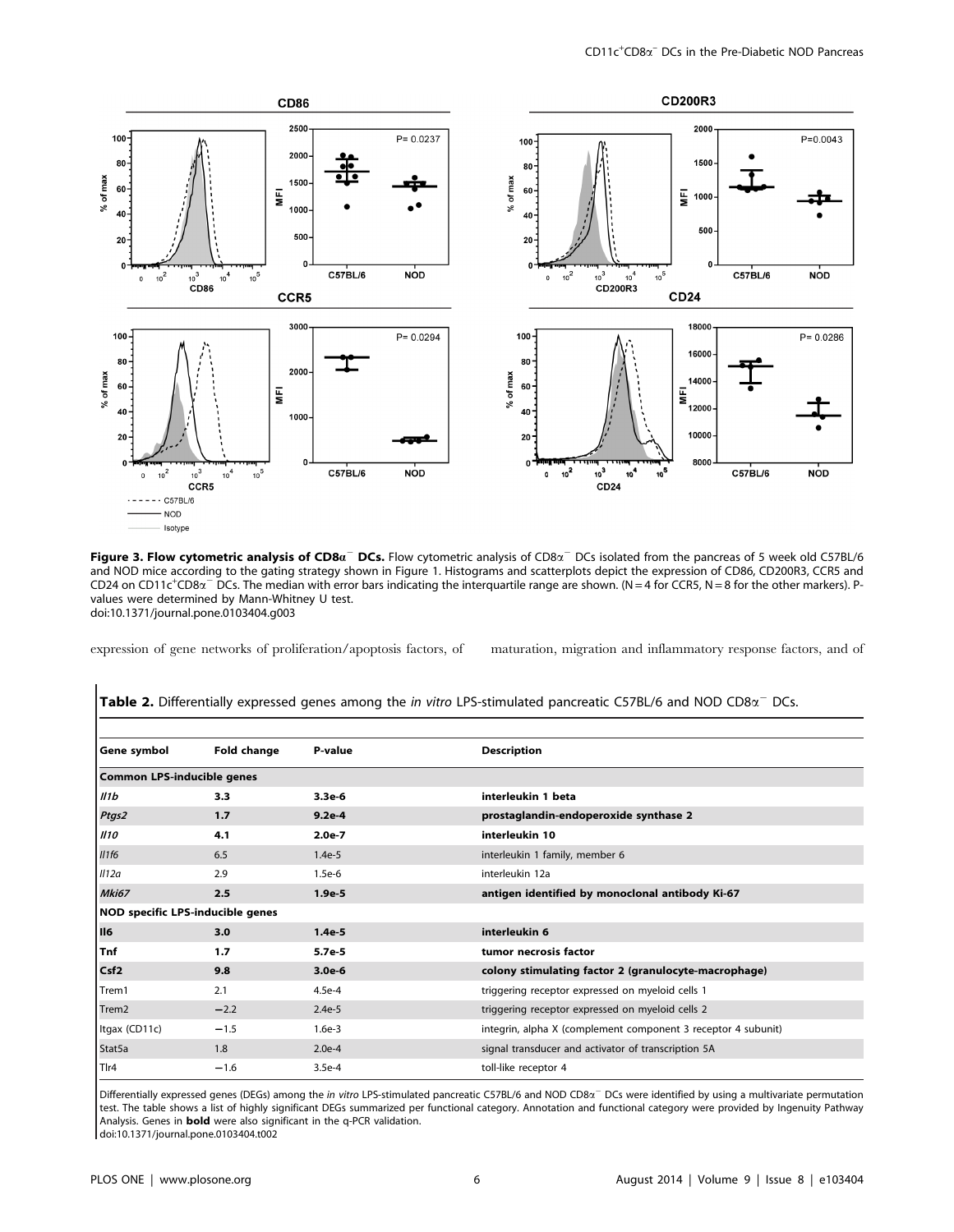

Figure 4. LPS inducible genes in NOD and C57BL/6 pancreatic DCs. DCs were in vitro stimulated for 18 h with LPS (or PBS). LPS-inducible genes for each strain were identified were identified by using a multivariate permutation test. The venn diagram shows the total number of LPSinducible genes for each strain, the common LPS-inducible genes and the unique LPS-inducible genes per strain (A). DCs were isolated from C57BL/6 and NOD pancreas at an age of 5 weeks. DCs were cultured for 18 h in the presence of LPS or under control conditions (PBS). Relative expression of Ki67, Reg1, CCR2 and CCR5 were measured by Q-PCR (B). The box represents the interquartile distance, with a line on the median. The wiskers represent the 5 to 95 percentiles; N = 6 of 10 pooled mice per sample, P-values were determined by Mann-Whitney U test; \*p $<$ 0.05. doi:10.1371/journal.pone.0103404.g004

growth factors including islet regeneration factors in NOD steady state pancreatic  $CD8\alpha$ <sup>-</sup> DCs. Table 1 shows the top abnormally expressed genes (lowest P-value, largest fold-up/down) in these networks as categorized by Ingenuity. Of the networks we validated several of these top-ranking genes in q-PCR (Table 1; in bold) and the q-PCR results confirmed the results obtained from the microarray analysis.

## Proliferation/apoptosis network

An important proportion of the discriminating cell proliferation and apoptosis DEGs were involved in down-regulation of proliferation, including a gene network involved in the proliferation of phagocytes (Figure S2 in File S1) suggesting a poor proliferation capacity of the DCs. To functionally verify a putative reduced proliferation capacity of NOD pancreatic DCs we injected NOD and C57BL/6 mice with BrdU, and BrdU<sup>+</sup>CD11c<sup>+</sup> DCs in the pancreas were assessed by flow cytometric analysis after 24, 48, and 96 h (Figure 2a; CD8a was not included in the analysis as the vast majority of  $CD11c^+$  DCs are  $CD8\alpha^-$ ). The total number of CD11c<sup>+</sup>BrdU<sup>+</sup> DCs in the NOD pancreas was significantly decreased as compared to the C57BL/6 pancreas at all timepoints (Figure 2b), corroborating the finding of the reduced expression of genes involved in cell proliferation.

## Cell maturation, inflammation and cell migration network

A high ranking network within the reduced network of maturation and inflammation consisted of the down-regulation of various inflammatory response genes (Figure S3 in File S1), such as Il10, Il12b, Ifng and Chi3l3 (YM1, an enzyme involved in alternative macrophage polarization and known for its Th2 cell promoting effects [19,20]) and the down-regulation of the costimulatory gene CD40. These findings suggest a reduced classical DC maturation of steady state NOD pancreatic  $CD8\alpha$ <sup>-</sup> DCs. This observation is supported by previous functional studies of our group, in which we found with regard to the DC differentiation from bone marrow precursors that the cells showed a poor differentiation into fully competent classical immune stimulatory DCs, yet deviated to another phenotype, i.e. a more ''macrophage like'' phenotype [20]. It is therefore important to note that we found in this network various inflammatory genes known for macrophage activation up-regulated (such as Ifi202b, Il36g and Mif) as well as CD209b. CD209b also known as SIGN-R1 is a Ctype lectin involved in binding and capture of dextran, pathogens and encapsulated bacteria and highly expressed on macrophages [17]. Collectively these gene expression data point to a qualitatively different immune and inflammatory set point of the NOD  $CD8\alpha$ <sup>-</sup> DCs (more "macrophage-like").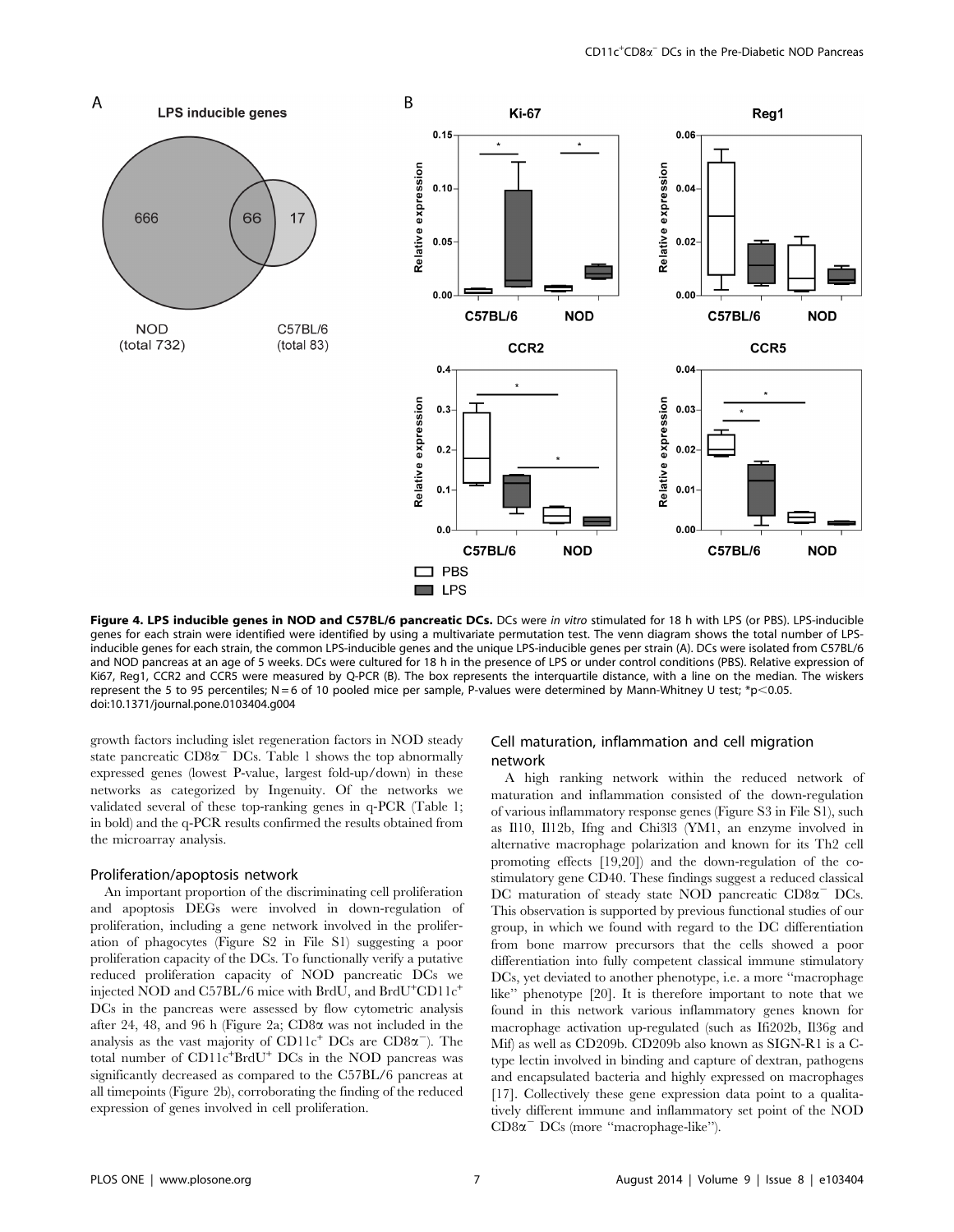

Figure 5. Cytokine production by in vitro LPS-stimulated pancreas DCs. DCs were isolated from C57BL/6 and NOD pancreas at an age of 5 weeks. DCs were cultured for 18 h in the presence of LPS or under control conditions (PBS). IL-6, IL-10, IL-12p70 and TNF- $\alpha$  were measured in the supernatant. Bars are represented as median with IQR with N = 4 of 10 pooled mice per sample, P-values were determined by Mann-Whitney U test;  $*p<0.05$ .

doi:10.1371/journal.pone.0103404.g005

We also found in the network of cell maturation, inflammation and cell migration the down-regulation of a set of genes involved in tolerance induction (CD200R3, CCR5 and CD24). To validate these findings we performed a limited flow cytometric analysis for the proteins encoded by these genes. NOD pancreatic  $CD8\alpha$ <sup>-</sup> DCs expressed minor, but significantly reduced levels of CD200R3, CCR5, and CD24 as well as for CD86 (Figure 3).

Several of the maturation and inflammatory network genes also belong to gene networks involved in migration of mononuclear leukocytes (e.g.Ccl2). The down-regulation of this network suggests a reduced migration/trafficking of the pancreatic  $CD8\alpha$ <sup>-</sup> DCs in the NOD mouse model. This is in line with the previous functional observations of our group on a reduced migration capability of NOD DC [21,43].

#### Growth and support networks

Of particular interest was also the down-regulation of growthfactor networks and a specific set of genes involved in islet regeneration belonging to the Islet Regenerating (Reg) gene family, which were strongly down-regulated in the NOD pancreatic  $CD8\alpha$ <sup>-</sup> DCs (Table 1). These genes included Reg1, 2, 3a, 3d and 3g.

On the other hand various genes important in interaction with neurons were found upregulated and of these neuronal cell adhesion molecule (NRCAM) was highly significant. NRCAMs play a role in neuronal cell adhesion and axon guidance, but is also expressed in the pancreas [18]. Other molecules that have been described as important in neuron interaction and that were found up-regulated were neuronal Ank2 and Cacna1 (Table 1). Interactions of DCs and macrophages with islet nerves in the early phases of the NOD insulitis are well documented [21,22].

# NOD pancreas-derived steady state  $CD8\alpha$ <sup>-</sup> DCs are hyperreactive to LPS stimulation with regard to the upregulation of inflammatory response genes

We continued to analyze by microarray analysis the responsiveness of the pancreas  $CD8\alpha$ <sup>-</sup> DC subset of both the NOD and C57BL/6 mouse to in vitro inflammatory stimulation with LPS for 18 hours (with PBS as control). Hierarchical clustering of the samples resulted in two clusters representing the mouse strain, each containing two sub-clusters representing LPS stimulation (Figure 1a). In addition, the PCA showed 6 clusters: two separate clusters indicating the DCs under steady state conditions (cyan and orange spheres), and four clusters representing the in vitro PBS/ LPS-stimulation of the DCs for both mouse strains (Figure 1b).

Multivariate permutation testing was used to identify DEGs among the PBS- and LPS-stimulated  $CD8\alpha$ <sup>-</sup> DCs obtained from either NOD or C57BL/6 pancreases. A total number of 66 common LPS-responsive genes were identified in the NOD and C57BL/6 pancreatic  $CD8\alpha$ <sup>-</sup> DCs (Figure 4a). Ingenuity pathway analysis indicated that these genes were mainly involved in inflammatory responsiveness with a strong up-regulation of genes such as Il10, Il1b and Ptgs2 (Table 2 and Figure S4 in File S1). In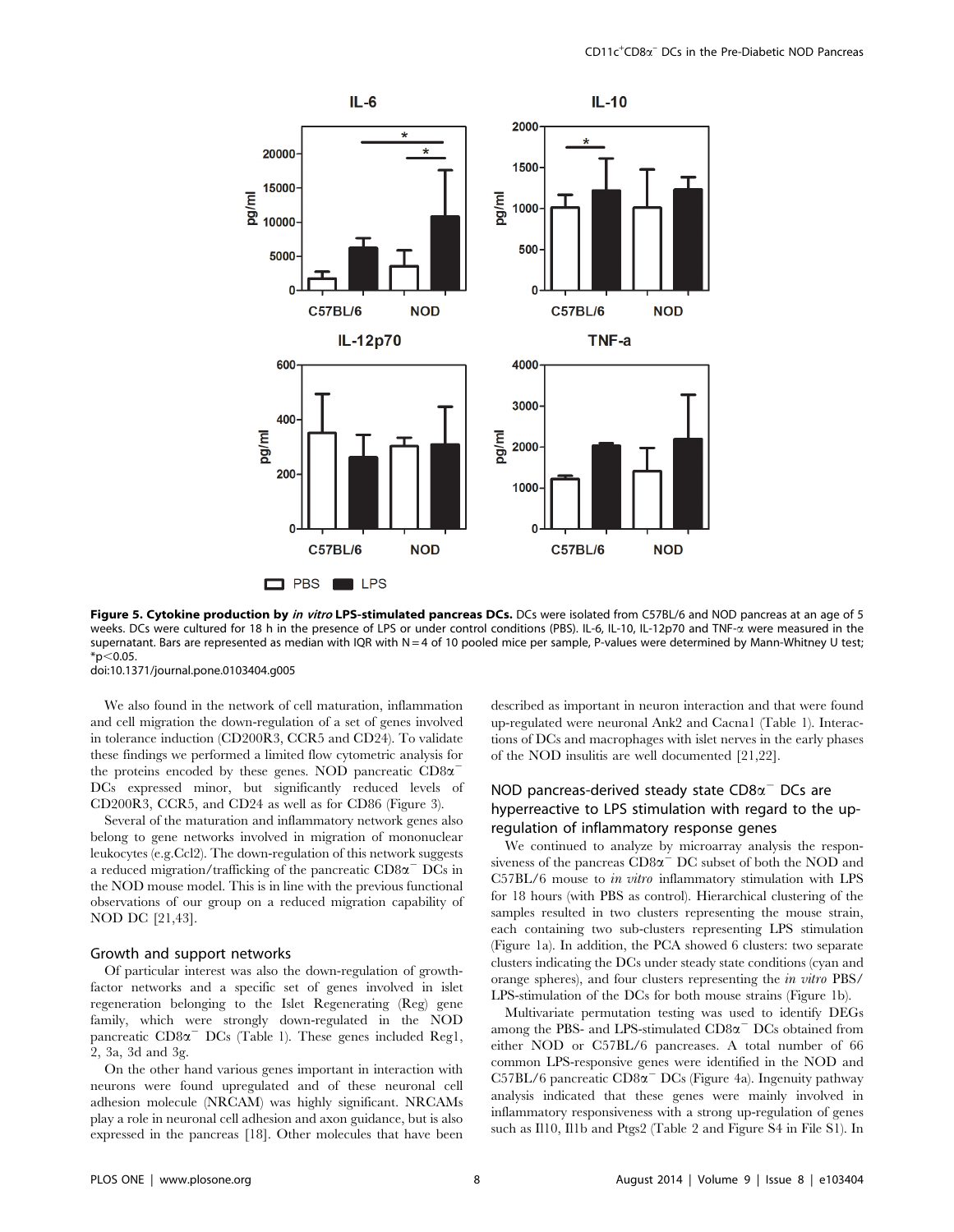addition, a unique pattern of LPS-responsive genes was identified for each mouse strain (Figure 4b). A larger number of LPSresponsive genes was identified in the NOD (666 in total) pancreas  $CD8\alpha$ <sup>-</sup> DCs compared to C57BL/6 (17 in total), suggesting that NOD DCs are more sensitive to the effect of LPS. This was confirmed by the PCA analysis (Figure 1b); there is a clear distinction between the *in vitro* PBS/LPS-treated NOD DCs (blue and purple spheres) in contrast to the C57BL/6 DCs (red and green spheres). There were no differences in the expression of tolllike receptor 4 on both the C57BL/6 as well as the NOD  $CD8\alpha$ <sup>-</sup> DCs (*data now shown*). Ingenuity pathway analysis indicated that indeed the LPS-inducible genes unique for the NOD pancreatic  $CD8\alpha$ <sup>-</sup> DCs were involved in inflammatory responsiveness including TREM-1 signaling. Of particular interest were the cytokines: Il6, Csf2 and Tnf, which were all specifically upregulated in the in vitro LPS-stimulated NOD pancreatic  $CD8\alpha$ <sup>-</sup> DCs (Table 2).

We therefore additionally measured a panel of cytokines in the supernatant of the LPS-stimulated pancreatic  $CD8\alpha$ <sup>-</sup> DCs. LPS did not stimulate the production of IL-12 (Figure 5). IL-10 and TNF-a production were increased after LPS stimulation (as in gene expression), but only reached statistical significance for IL-10 in the  $CD8\alpha$ <sup>-</sup> DCs from the C57BL/6 pancreas. IL-6 production was stimulated by LPS and there was a small, but significant increase in IL-6 concentration in LPS stimulated NOD pancreatic  $CD8\alpha$ <sup>-</sup> DC<sub>s</sub> as compared to PBS stimulated DC<sub>s</sub> and as compared to the LPS-stimulated  $CD8\alpha$ <sup>-</sup> DCs isolated from the C57BL/6 pancreas (Figure 5). These cytokine production findings of a slightly higher IL-6 production support the view that NOD  $CD8\alpha$ <sup>-</sup> DCs are hyperreactive to LPS stimulation, though do not show a highly excessive pro-inflammatory cytokine production from LPS stimulated NOD CD8a- DCs.

With regard to the other gene networks found repressed in NOD steady state pancreas  $CD8\alpha$ <sup>-</sup> DCs, such as the proliferation network and the network of growth factor genes for islets, these networks were neither hyperreactive to LPS, nor different anymore between NOD and C57BL/6 under LPS conditions. It must be noted that in general LPS stimulation reduced the production of REG gene expression (although not significant) (Figure 4b). Genes important in the migration network, such as CCR2 and CCR5, stayed repressed in the NOD  $CD8\alpha$ <sup>-</sup> DCs in comparison to  $C57BL/6$   $CD8\alpha$ <sup>-</sup>  $DCs$  (Figure 4b) after LPS stimulation.

## **Discussion**

Previously, we showed in a number of studies [20,23] that DC generation from NOD bone marrow precursors resulted in a low yield of DCs that had various macrophage characteristics, such as a high acid phosphatase content. These DCs were defective in stimulating T cells. On the other hand – and in contradiction there are also a number of reports of other investigators showing that DCs generated from NOD bone marrow precursors have elevated co-stimulatory, IL-12 and NF-kB activation resulting in an enhanced stimulatory function and in Th1 skewing abilities [24–26].

Also in type 1 diabetic (T1DM) patients discrepancies with regard to the differentiation and maturation state of DCs have been reported [27]. We described in 1995 a defective maturation and stimulatory function of DCs derived from monocytes in T1DM patients [28], an observation which was supported by later studies of Takahashi et al and Skarsvik et al who also found the defects in pre-diabetic individuals [29,30]. However Zacher et al. did not find gross differences between monocyte-derived DCs of T1DM patients and healthy controls, with the limited discrepancies observed actually suggesting an enhanced maturation of the cells in T1DM [31]. Peng et al. also found signs of an activation of DCs in T1DM and described higher numbers of more mature circulating DCs as determined by flow cytometric analysis of the peripheral blood of recent onset T1DM patients [32]. However Vuckovic et al. using a similar methodology found decreased dendritic cell counts in children with recent onset T1DM [33].

This report on NOD pancreatic CD11c<sup>+</sup>CD8 $\alpha$ <sup>-</sup> DCs provides greater insight into the above described discrepancies. It shows that the major subset of steady state DCs isolated from the early pre-diabetic NOD pancreas, the  $CD8\alpha$ <sup>-</sup> DCs, has an altered gene expression set point and a reduced expression of several molecular networks important for the prime functions of the cell, such as cell renewal, immune tolerance induction, migration and the provision of growth factors for beta cell regeneration. This generally reduced expression state was easily switched over to hyper stimulation: The NOD steady state  $CD8\alpha$ <sup>-</sup> DCs were hyperreactive to the danger signal LPS resulting in a state of gene expression with a number of classical pro-inflammatory factors and cytokine genes excessively raised which were particularly down in steady state. We also found some indications that this pro-inflammatory hyperreactivity occurred at the protein level: In the limited set of cytokine production experiments carried out, IL-6 production profiles from NOD LPS stimulated  $CD8\alpha$ <sup>-</sup> DCs supported a hyperreactivity towards LPS. Interestingly a hyperproduction of inflammatory cytokines of NOD macrophages upon encounter of another danger-associated molecular patterns (DAMP), i.e. upon encounter with apoptotic or necrotic cells, has been described before [34]. It is tempting to speculate that the reduced expression of CD24 on the defective  $CD8\alpha$ <sup>-</sup> DCs found here plays a key role in the exaggerated switch of the DCs to the pro-inflammatory state. CD24 represses DAMP-signal-induced immune responses and CD24 deficient mice display massive increases in pro-inflammatory cytokines [35].

Our study is in fact the first study to assess gene expression profiles of  $CD8\alpha$ <sup>-</sup> DCs isolated from the pre-diabetic steady-state pancreas. Kodama et al. (2008) and Wu et al. (2012) studied gene expression profiles in splenocytes isolated from pre-diabetic NOD mice, (a mixture of leukocytes, mainly including lymphocytes, macrophages and DCs). These authors also found various abnormal gene expression patterns partly overlapping with ours, particularly the proliferation and immune response gene expression profiles [36,37]. Also, Kodama et al. and Wu et al. found the majority of genes to be repressed as compared to normal mice. The authors observed that a large part of the abnormally expressed genes were coded for in the diabetes susceptibility regions, the Idd chromosomal loci, and they suggested that this might explain the abnormal expression. Indeed, some of our highly significant abnormally expressed genes (the MHC II-class related genes and the Fgf2 gene) are also part of these loci. In contrast, Wu et al. found several abnormalities in metabolic and enzymatic activity pathways, which we did not observe in the present study. It is likely that the heterogeneity of cell types in the spleen might play a significant role in this discrepant outcome, because less than 10% of total splenocytes are DC.

Our present and previous data [38] and also those of others [39] strongly suggest a deficiency in the proliferation, differentiation and maturation capabilities of steady state NOD mouse DCs both systemically and in the pancreas. This general ''immune deficiency-like state'' probably not only affects the effector immune functions of the DCs, but also their tolerance inducing capabilities, since we found important molecules playing a role in tolerance induction (CD24, CD200R3) to be down-regulated on the steady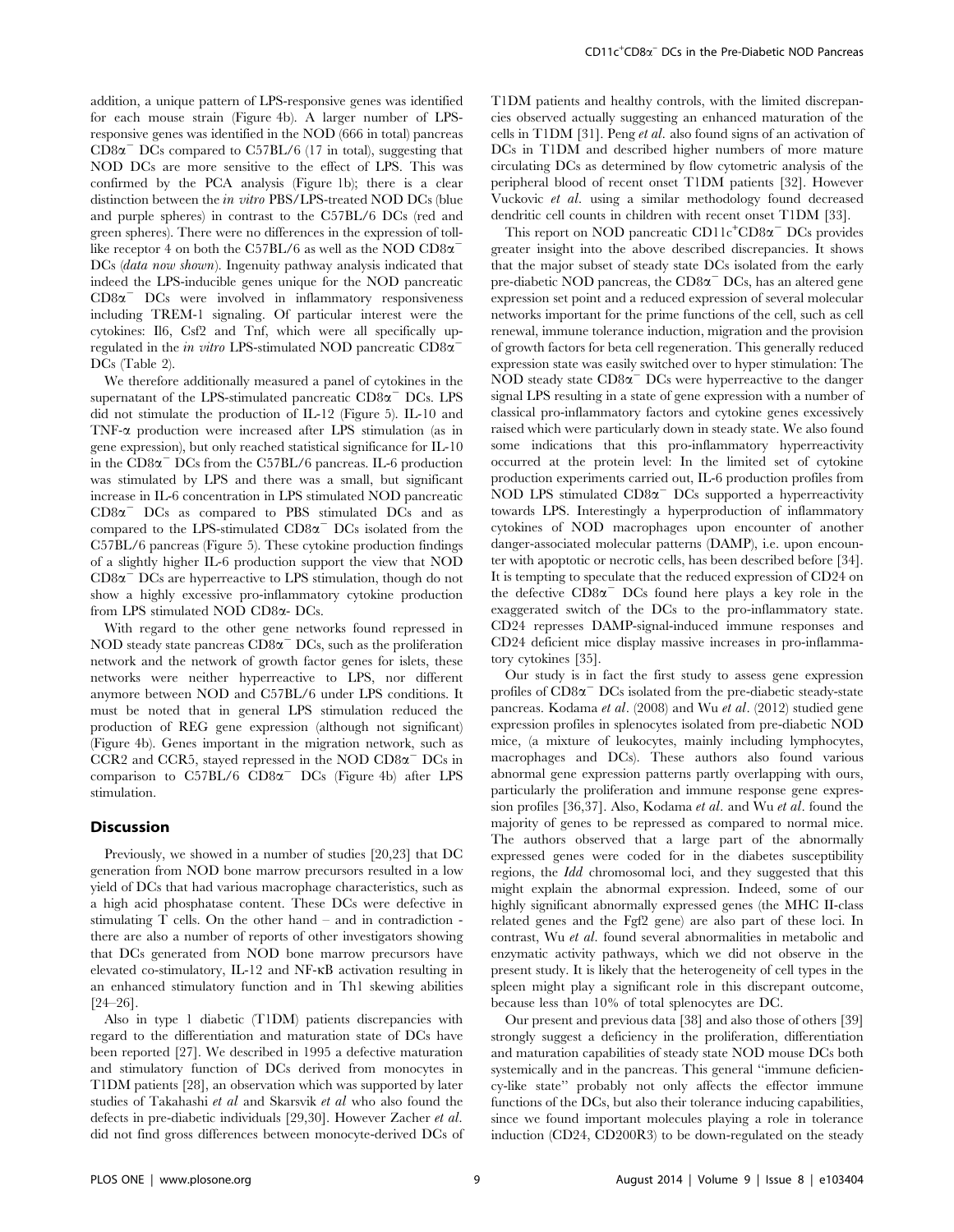state pancreas  $CD8\alpha$ <sup>-</sup> DCs of the NOD mouse. Previous experiments with adoptive transfers of mature bone-marrow derived DCs expressing high levels of co-stimulatory molecules, such as CD80, CD86 and CD40, significantly reduced diabetes incidence in NOD mice [40]. Interestingly, treatment with immature DCs that express low levels of co-stimulatory molecules did not protect against diabetes [41] indicating that overcoming the poor differentiation and maturation state of DCs is of key importance for protection from diabetes in NOD mice.

Novel is our finding of the down-regulation in NOD pancreas  $CD8\alpha$ <sup>–</sup> DCs of a network of important genes for beta cell regenerating growth factors, the REG genes. REG genes were initially discovered for their role in the generation of beta cells in the human, rat and mouse pancreas [42–44]. DCs and macrophages play an important role in islet development [6] and it is tempting to speculate that the REG produced by these cells is instrumental in this support function. The down-regulation of REG genes in the deficient NOD pancreas DCs might in such view result in an insufficient support for islet growth and the aberrant islet morphogenesis that has been observed in the NOD pancreas from birth onwards prior to the first signs of lymphocytic insulitis [6,45]. Whether an insufficient provision of REG growth factors also plays a role in the actual disappearance of the beta cells in the insulitis phase is not known. There is an increased expression of Reg2 in the total pancreas of NOD mice during diabetes development and staining of the 10-week old NOD pancreas showed expression of Reg 1, 2 and Reg3 $\alpha$ , - $\gamma$  proteins in the islets. In addition, all REG genes seem to have an IL-6 responsive element and treatment of healthy human islets with IL-6 results in increased REG production [46]. It is therefore not surprising that adjuvant immunotherapy increased expression of Reg2 which resulted in regeneration of beta cells [47].

Although this study has several limitations: e.g. the pancreas enzymatic digestion method and the low yield of cells making only

#### References

- 1. Anderson MS, Bluestone JA (2005) The NOD mouse: a model of immune dysregulation. Annu Rev Immunol 23: 447–485.
- 2. Leiter EH, Prochazka M, Coleman DL (1987) The non-obese diabetic (NOD) mouse. Am J Pathol 128: 380–383.
- 3. Kikutani H, Makino S (1992) The murine autoimmune diabetes model: NOD and related strains. Adv Immunol 51: 285–322.
- 4. Diana J, Simoni Y, Furio L, Beaudoin L, Agerberth B, et al. (2013) Crosstalk between neutrophils, B-1a cells and plasmacytoid dendritic cells initiates autoimmune diabetes. Nat Med 19: 65–73.
- 5. Charre S, Rosmalen JG, Pelegri C, Alves V, Leenen PJ, et al. (2002) Abnormalities in dendritic cell and macrophage accumulation in the pancreas of nonobese diabetic (NOD) mice during the early neonatal period. Histol Histopathol 17: 393–401.
- 6. Homo-Delarche F, Drexhage HA (2004) Immune cells, pancreas development, regeneration and type 1 diabetes. Trends Immunol 25: 222–229.
- 7. Durant S, Geutskens S, Van Blokland SC, Coulaud J, Alves V, et al. (2003) Proapoptosis and antiapoptosis-related molecules during postnatal pancreas development in control and nonobese diabetic mice: relationship with innervation. Lab Invest 83: 227–239.
- 8. Jansen A, Homo-Delarche F, Hooijkaas H, Leenen PJ, Dardenne M, et al. (1994) Immunohistochemical characterization of monocytes-macrophages and dendritic cells involved in the initiation of the insulitis and beta-cell destruction in NOD mice. Diabetes 43: 667–675.
- 9. Rosmalen JG, Homo-Delarche F, Durant S, Kap M, Leenen PJ, et al. (2000) Islet abnormalities associated with an early influx of dendritic cells and macrophages in NOD and NODscid mice. Lab Invest 80: 769–777.
- 10. Nikolic T, Geutskens SB, van Rooijen N, Drexhage HA, Leenen PJ (2005) Dendritic cells and macrophages are essential for the retention of lymphocytes in (peri)-insulitis of the nonobese diabetic mouse: a phagocyte depletion study. Lab Invest 85: 487–501.
- 11. Saxena V, Ondr JK, Magnusen AF, Munn DH, Katz JD (2007) The countervailing actions of myeloid and plasmacytoid dendritic cells control autoimmune diabetes in the nonobese diabetic mouse. J Immunol 179: 5041– 5053.
- 12. Suss G, Shortman K (1996) A subclass of dendritic cells kills CD4 T cells via Fas/Fas-ligand-induced apoptosis. J Exp Med 183: 1789–1796.

limited (flow cytometric) and in vitro cytokine production studies possible. Another limitation is the CD11c<sup>+</sup>CD8 $\alpha$ <sup>-</sup> cell population might contain a small fraction plasmacytoid DCs. We are still confident that we can conclude that the gene expression profiles together with the limited flow cytometric data and our previous functional data support a view that under steady state conditions the  $CD8\alpha$ <sup>-</sup> DCs in the 5 week old pancreas of the NOD mouse display an altered phenotype with reduced cell renewal, migration, maturation and tolerance induction capabilities. These altered steady state NOD DCs are hyperresponsive to a danger stimulus, leading to a DC type with an exaggerated inflammatory molecular profile.

## Supporting Information

File S1 Supporting file containing: Figure S1. CD11c<sup>+</sup>CD8 $\alpha$ <sup>-</sup> DCs subset in the pancreas of C57BL/6 and NOD mice. Figure S2. Down regulation of phagocyte proliferation network under steady-state conditions. Figure S3. Down regulation of inflammatory response network under steady-state conditions. Figure S4. Inflammatory response network after in-vitro LPS stimulation. (DOCX)

#### Acknowledgments

We would like to thank Pieter Leenen, Naomi Maria and Zana Brkic for their scientific input.

## Author Contributions

Conceived and designed the experiments: WB JMCWC SMG HAD MAV. Performed the experiments: WB JMCWC CGvHM. Analyzed the data: WB JMCWC HAD MAV. Contributed reagents/materials/analysis tools: WB JMCWC HAD MAV. Wrote the paper: WB JMCWC HAD MAV.

- 13. Ginhoux F, Liu K, Helft J, Bogunovic M, Greter M, et al. (2009) The origin and development of nonlymphoid tissue CD103+ DCs. J Exp Med 206: 3115–3130.
- 14. Melli K, Friedman RS, Martin AE, Finger EB, Miao G, et al. (2009) Amplification of autoimmune response through induction of dendritic cell maturation in inflamed tissues. J Immunol 182: 2590–2600.
- 15. Yin N, Xu J, Ginhoux F, Randolph GJ, Merad M, et al. (2012) Functional specialization of islet dendritic cell subsets. J Immunol 188: 4921–4930.
- 16. Welzen-Coppens JM, van Helden-Meeuwsen CG, Leenen PJ, Drexhage HA, Versnel MA (2012) Reduced numbers of dendritic cells with a tolerogenic phenotype in the prediabetic pancreas of NOD mice. J Leukoc Biol.
- 17. Bolstad BM, Irizarry RA, Astrand M, Speed TP (2003) A comparison of normalization methods for high density oligonucleotide array data based on variance and bias. Bioinformatics 19: 185–193.
- 18. Simon RM (2003) Design and analysis of DNA microarray investigations. New York: Springer. x, 199 p.
- 19. Korn EL, Troendle JF, McShane LM, Simon R (2004) Controlling the number of false discoveries: application to high-dimensional genomic data. Journal of Statistical Planning and Inference 124: 379–398.
- 20. Nikolic T, Bunk M, Drexhage HA, Leenen PJ (2004) Bone marrow precursors of nonobese diabetic mice develop into defective macrophage-like dendritic cells in vitro. J Immunol 173: 4342–4351.
- 21. Tsui H, Winer S, Chan Y, Truong D, Tang L, et al. (2008) Islet glia, neurons, and beta cells. Ann N Y Acad Sci 1150: 32–42.
- 22. Saravia F, Homo-Delarche F (2003) Is innervation an early target in autoimmune diabetes? Trends Immunol 24: 574–579.
- 23. Strid J, Lopes L, Marcinkiewicz J, Petrovska L, Nowak B, et al. (2001) A defect in bone marrow derived dendritic cell maturation in the nonobesediabetic mouse. Clin Exp Immunol 123: 375–381.
- 24. Marleau AM, Singh B (2002) Myeloid dendritic cells in non-obese diabetic mice have elevated costimulatory and T helper-1-inducing abilities. J Autoimmun 19: 23–35.
- 25. Poligone B, Weaver DJ, Sen P, Baldwin AS, Tisch R (2002) Elevated NFkappaB activation in nonobese diabetic mouse dendritic cells results in enhanced APC function. J Immunol 168: 188–196.